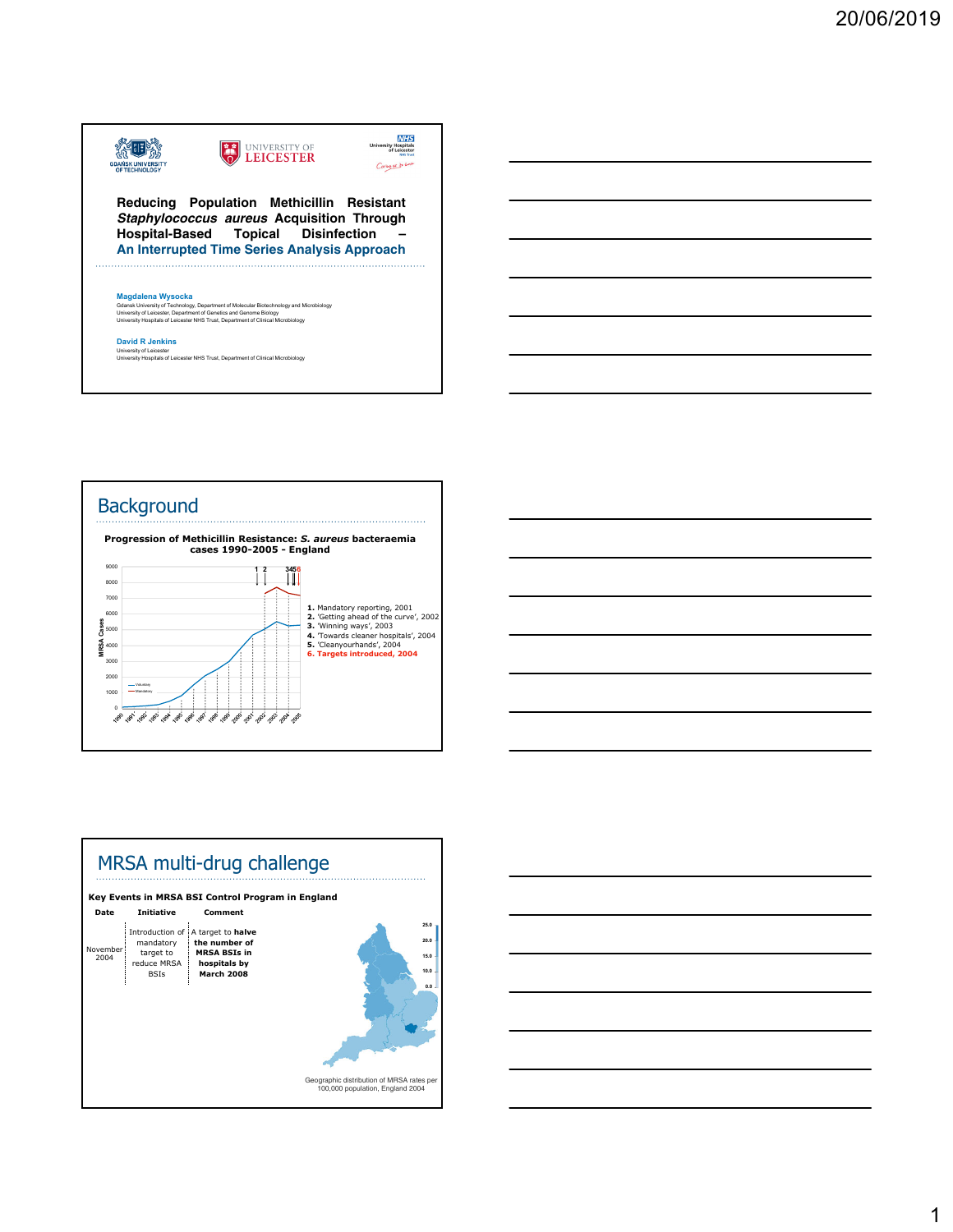





## **Objectives**

- ‣ **Highlighting the importance of a hospital-based topical disinfection strategy implementation**
- ‣ **Presenting the key step that has been taken to prevent MRSA transmission**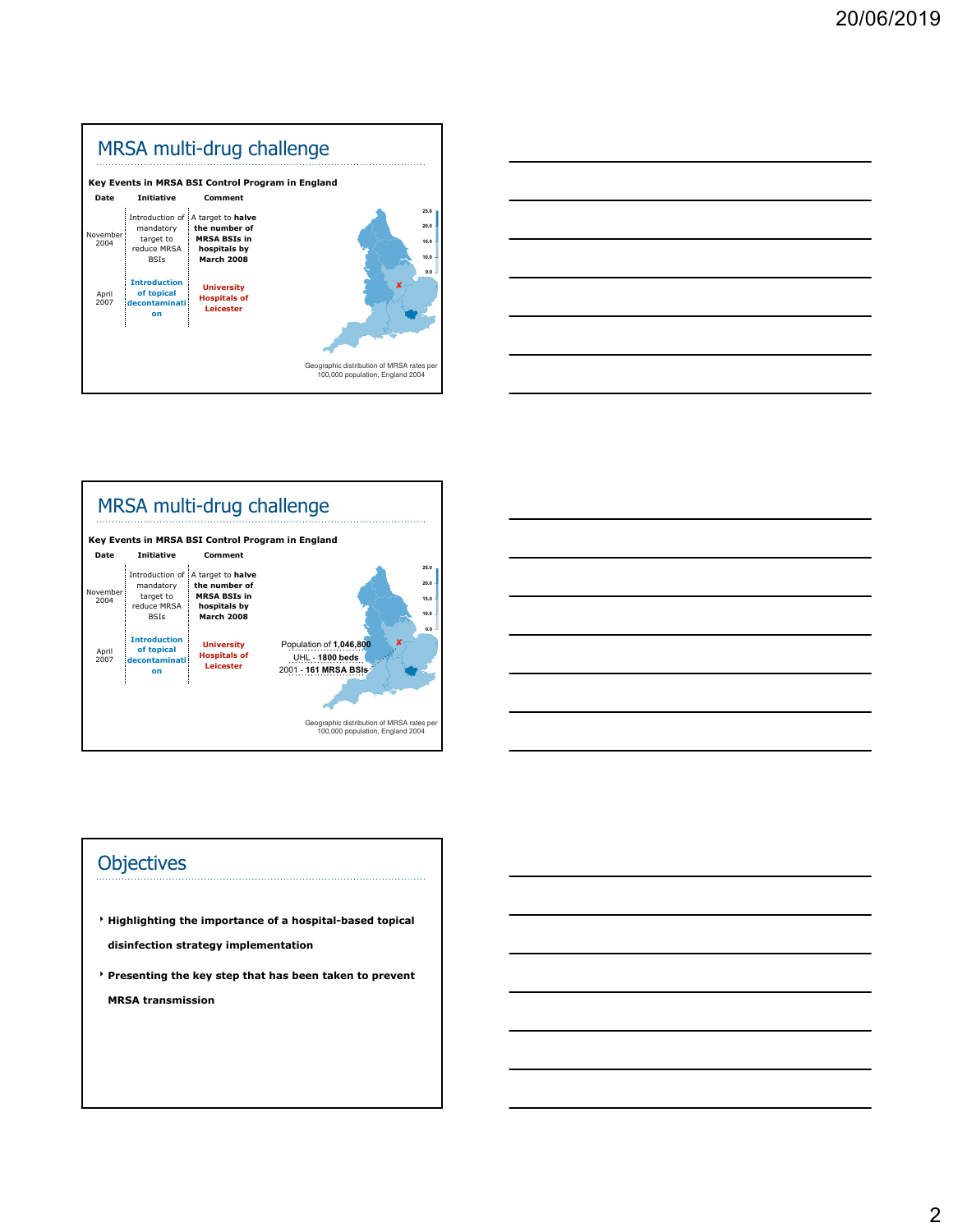## Investigation

- ‣ **Design:** Retrospective secular trend study
- ‣ **Study period:** February 1999 to June 2018
- ‣ **Data:** Patient medical records
- ‣ **Setting:** Single medical microbiology laboratory for the Leicestershire
- ‣ **New MRSA Carriers definition:** First-ever MRSA culture positive from in-patients or community patients
- **Intervention:** April 2007 topical disinfection with a didecyldimonium chloride body wash (all adult UHL in-patients) and nasal mupirocin (all UHL patients admitted to surgical or intensive care wards, patients with cent